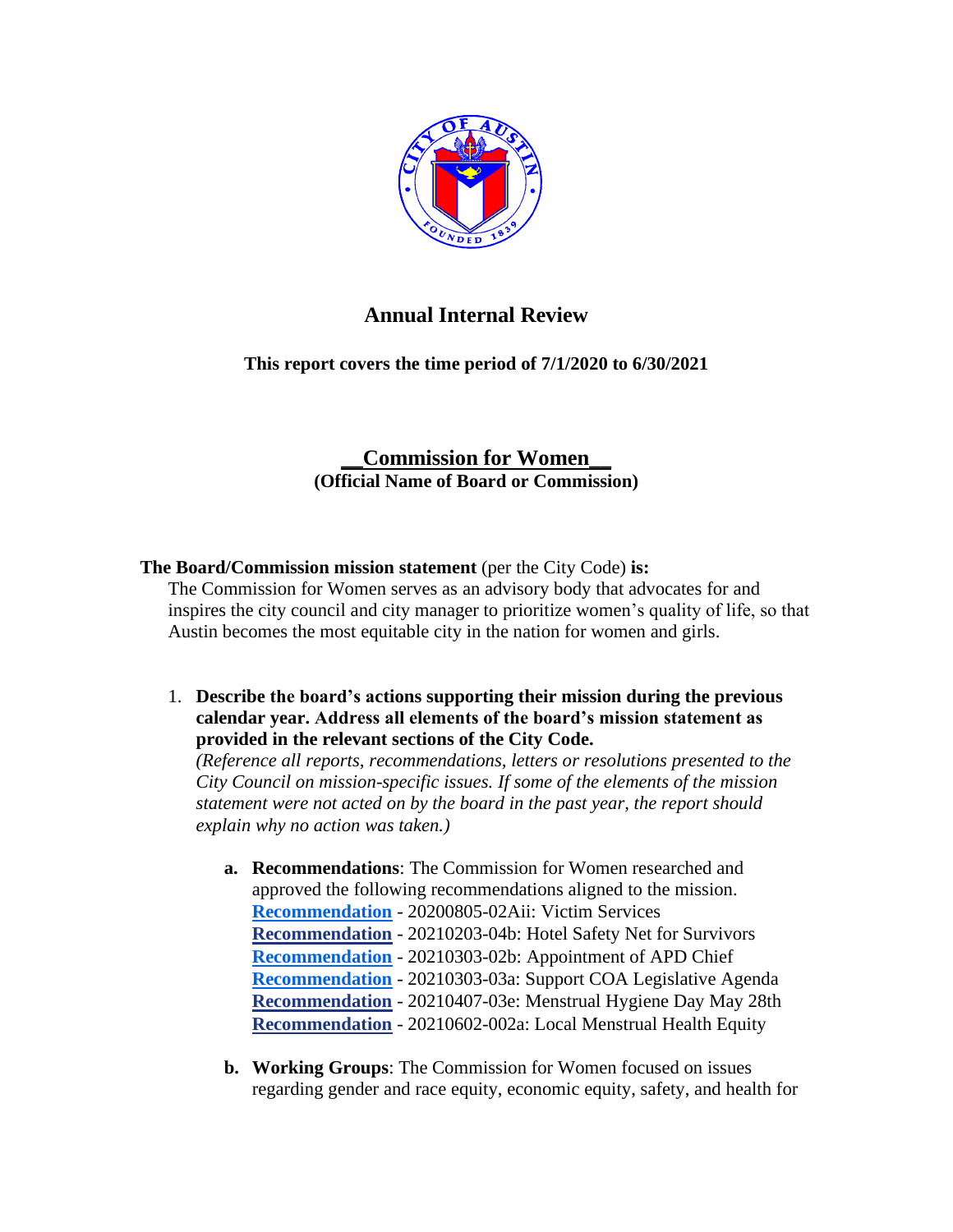Annual Review and Work Plan *2021* Page 2

> women and girls, with the following active working groups (refer to goals section for more details):

- i. Homelessness
- ii. Safety
- iii. Health
- **iv.** Recognition of Equity for Women and Girls
- **c. Community Engagement**: The Commission for Women engaged with City initiatives and community members as follows:
	- i. Community Forums the Commission participated with the JIC and Equity Office to host virtual forums in February-March to solicit community input for the FY22 budget cycle
	- ii. Equity Action Team Chair Austen represented the Commission as a member of the Equity Action Team, run by the Equity Office
	- iii. Reimagining Public Safety Commissioner Lewis represented the Commission on this task force and related public safety initiatives
	- iv. Winter Storm Task Force Chair Austen was co-Chair of the task force to solicit community feedback on the February winter storm and its impact on the city, and to develop a report on the findings
	- v. Menstrual Equity Commissioners Gonzalez, Bope and Austen participated in a working group led by CM Harper-Madison to address menstrual equity and provide free supplies to women and girls in public places
- **d. Briefings**: The following briefings and presentations were held at Commission meetings:
	- i. August 5, 2020
		- 1. Presentation from the Office of the City Auditor regarding the Independent Citizens Redistricting Commission process and call for applicants.
		- 2. Presentation from the City Manager's Office and Police Executive Research Forum regarding Resolution No. 20190131-077 on evaluation of Austin Police Department's sexual assault investigations.
	- ii. October 7, 2020
		- 1. Presentation from the Office of Sustainability regarding the Community Climate Plan Revision 2020.
	- iii. November 6, 2020
		- 1. Presentation from Lifeworks by Danielle Owens regarding youth homelessness and mental health.
		- 2. Presentation from the Office of Police Oversight by Cristina Tangredi regarding the Analysis of Austin Police Department Racial Profiling Data.
	- iv. December 2, 2020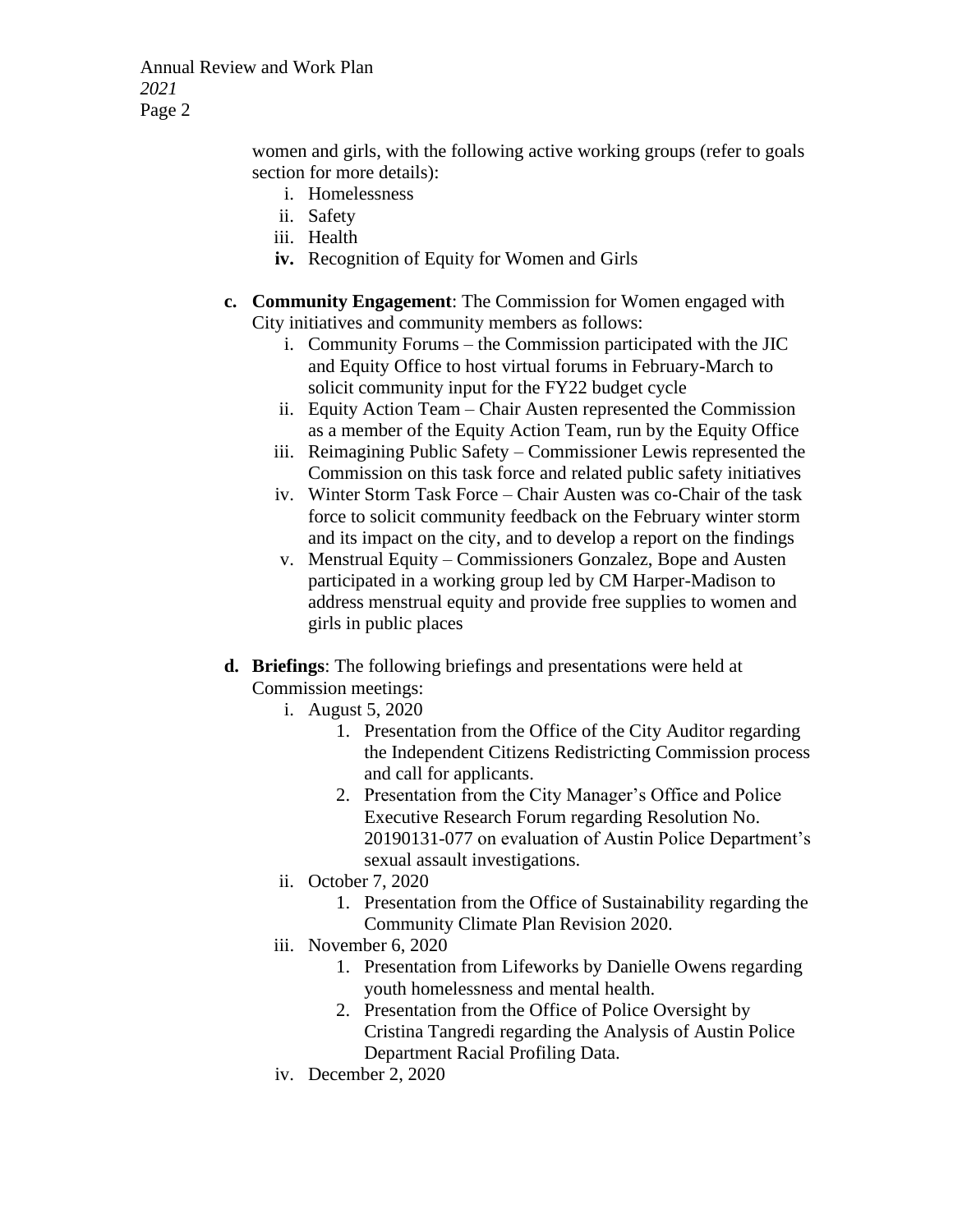Annual Review and Work Plan *2021* Page 3

- 1. Presentation from the Intergovernmental Affairs Office regarding the 87th State of Texas Legislative Session.
- v. January 8, 2021
	- 1. Presentation from Integral Care by Ellen Richards regarding issues related to mental health in Austin.
- vi. February 3, 2021
	- 1. Presentation from Austin Police Department Victim Services by Kachina Clark regarding victim services and budget priorities and needs.
	- 2. Presentation from the Survive2Thrive Foundation by Courtney Santana regarding displacement of domestic violence victims, homelessness prevention, and budget priorities and needs.
- vii. May 5, 2021
	- 1. Presentation by Kimberly Theodore Sidey, Program Manager, Austin Community Foundation, regarding the Women's Fund, including research and grant-making on addressing the escalating opportunity gap faced by women and especially women of color in the region.
	- 2. Introduction of Carol Johnson, Civil Rights Officer, City of Austin Office of Civil Rights.
- viii. June 2, 2021
	- 1. Presentation by Amber Fogarty, Mobile Loaves and Fishes, regarding programs for women and children in the community experiencing homelessness.

#### **e. Joint Inclusion Committee**

- i. Chair Austen and Vice Chair Bope represented the Commission for Women at regular meetings of the Joint Inclusion Committee, and at special called meetings on the budget.
- ii. The Commission for Women submitted FY22 budget recommendations, and items were submitted to the JIC for broader adoption and support by JIC members.

## **f. General Business**

- i. The Commission updated and approved the Commission for Women charter, including vision, mission, values, working groups and alignment with the CoA strategic priorities.
- *2.* **Determine if the board's actions throughout the year comply with the mission statement.**

*(If any of the board's actions were outside the scope of the mission statement, the report should explain the non-compliance issues.)*

The Commission for Women remains in compliance with the mission statement.